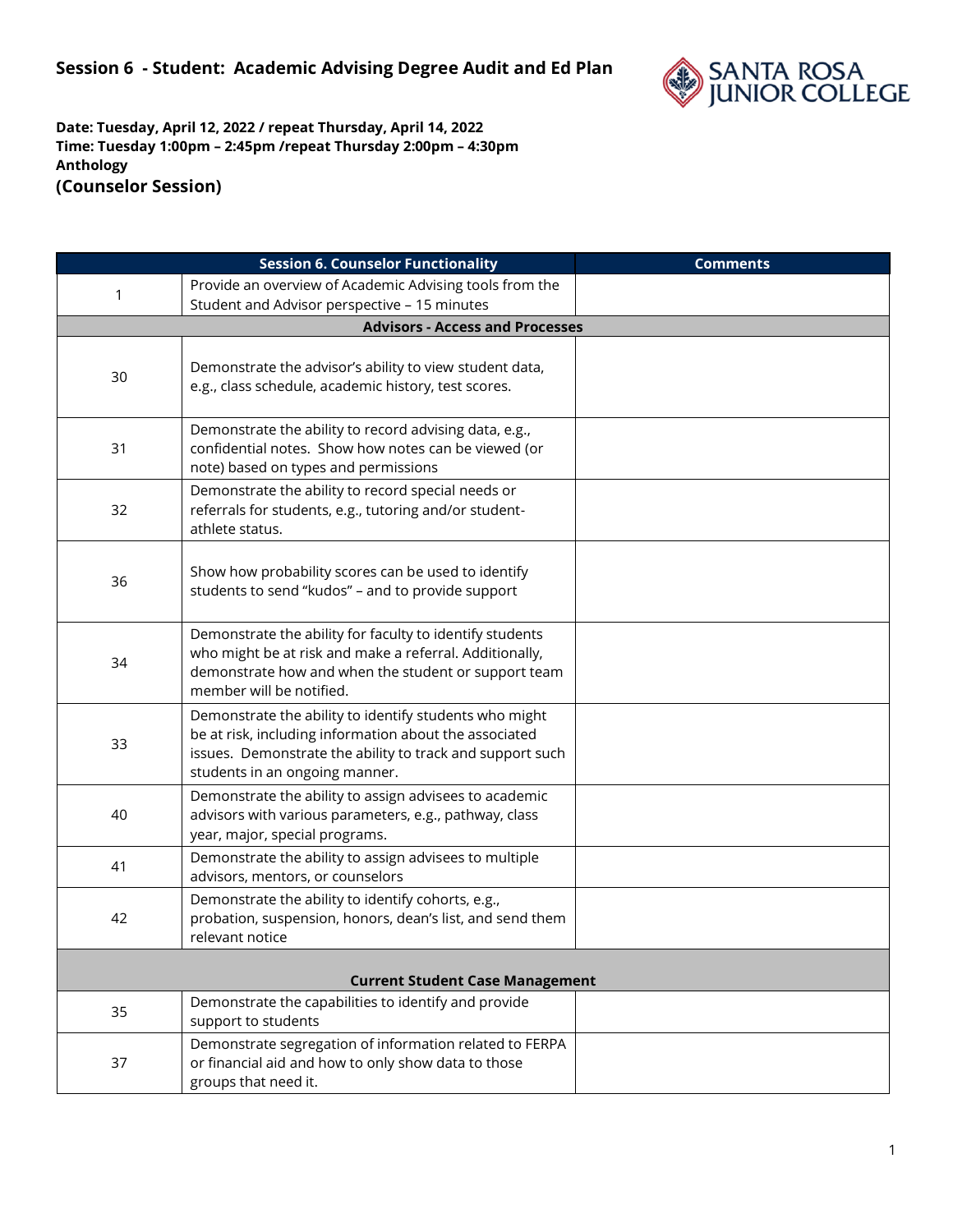

|                     | <b>Session 6. Counselor Functionality</b>                                                                                                                                                                                   | <b>Comments</b> |  |  |
|---------------------|-----------------------------------------------------------------------------------------------------------------------------------------------------------------------------------------------------------------------------|-----------------|--|--|
| 38                  | Show how faculty or Advising staff can log a manual<br>interaction.                                                                                                                                                         |                 |  |  |
| <b>Appointments</b> |                                                                                                                                                                                                                             |                 |  |  |
| 27                  | Demonstrate the ability for students to schedule<br>counseling appointments online through self-service                                                                                                                     |                 |  |  |
| 28                  | Demonstrate the ability to use various media for<br>appointments - e.g., Zoom, chat, Skype, etc.                                                                                                                            |                 |  |  |
| 26                  | Demonstrate the ability for Counseling to configure<br>available appointment times for students                                                                                                                             |                 |  |  |
| 29                  | Demonstrate the ability to auto-remind students of their<br>appointments - e.g., 24 hours prior and send campus<br>map.                                                                                                     |                 |  |  |
|                     | <b>Student Experience</b>                                                                                                                                                                                                   |                 |  |  |
| 43                  | Demonstrate the student's ability to apply for graduation<br>via web self-service. Include diploma mailing address,<br>diploma name, ceremony attendance, etc.                                                              |                 |  |  |
| 39                  | Space for comments that students can also view (to-do<br>list, referrals, etc); separate from a counseling notes<br>section that is only viewable by counselors                                                             |                 |  |  |
| 8                   | Demonstrate the ability for student to view and revise<br>their educational plan and then auto-notify<br>counselor/advisor to review and "approve" the plan                                                                 |                 |  |  |
| 2                   | Demonstrate a student's view their own degree audit and<br>educational plan via web self-service - in addition to<br>running "what if" scenarios                                                                            |                 |  |  |
|                     | Degree Audits and Ed Plans Configuration and Maintance                                                                                                                                                                      |                 |  |  |
| 4                   | Demonstrate how degree requirements are entered and<br>maintained for the degree audit. In particular,<br>demonstrate the use of templates to streamline the<br>definition of requirements for various academic<br>programs |                 |  |  |
| 3                   | Demonstrate how catalog rights can be locked for a<br>degree audit.                                                                                                                                                         |                 |  |  |
| 12                  | Demonstrate creating a new ed plan using a blank<br>template with ability to pull required courses based on<br>program of study selected and GE pattern indicated and<br>download and/or connect to assist                  |                 |  |  |
| 18                  | Demonstrate the ability to input GE areas as opposed to<br>specific classes (i.e. CSU GE B2)                                                                                                                                |                 |  |  |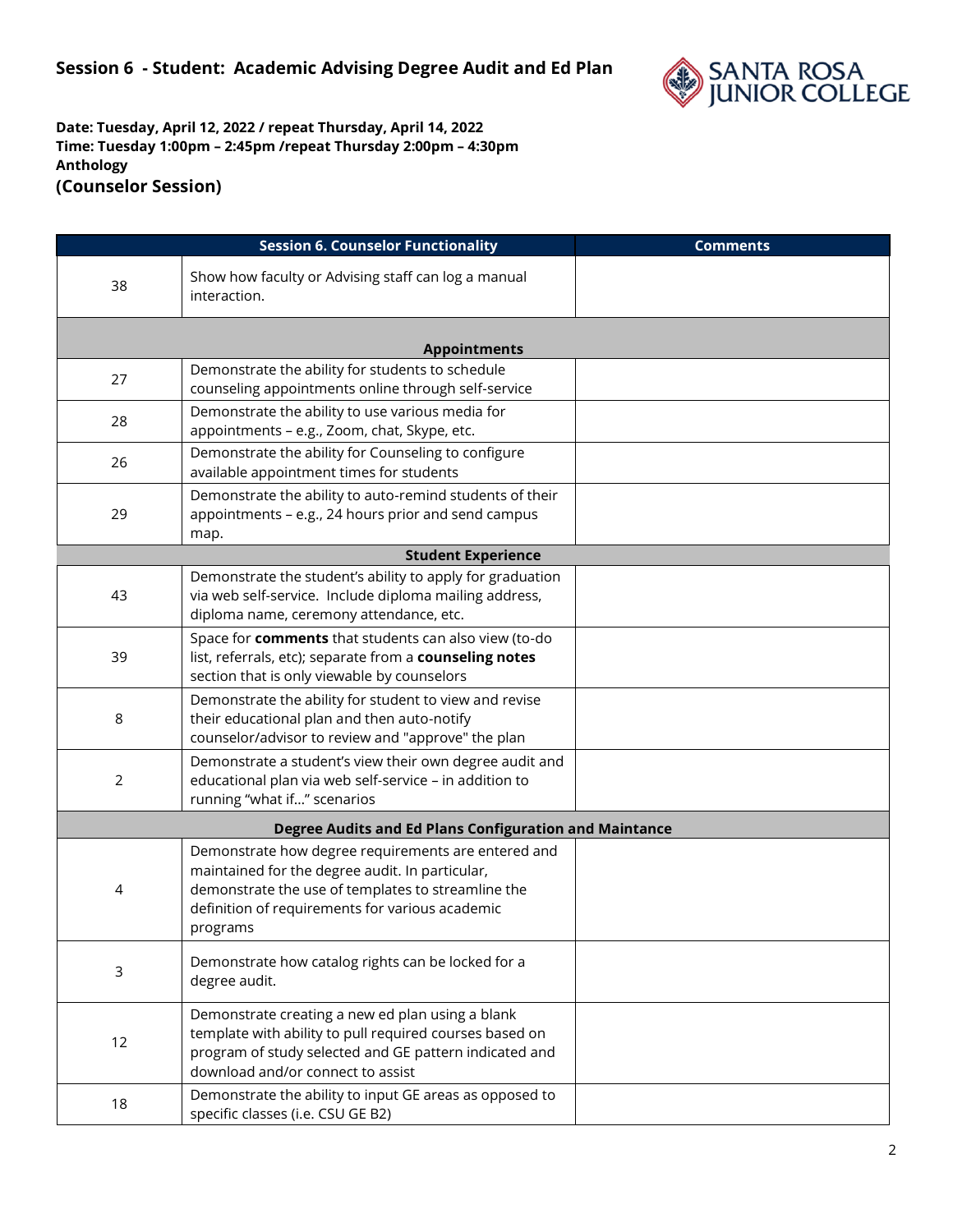

|    | <b>Session 6. Counselor Functionality</b>                                                                                                                 | <b>Comments</b> |
|----|-----------------------------------------------------------------------------------------------------------------------------------------------------------|-----------------|
| 5  | Show how non-course requirements are created - e.g.,<br>community service hours                                                                           |                 |
| 22 | Demonstrate the ability to access state-wide taxonomy of<br>programs in addition to local programs of study                                               |                 |
| 6  | Demonstrate both waivers and substitutions for a<br>particular degree requirement                                                                         |                 |
| 50 | Demonstrate how course substitution is handled<br>including workflow to faculty.                                                                          |                 |
| 7  | Demonstrate the ability to auto-populate recommended<br>placements on educational plan based on self-reported<br>high school data or assessment test data |                 |
| 9  | Demonstrate the ability to support multiple type of ed<br>plan (Financial aid, Veterans, Credit, Noncredit)                                               |                 |
| 10 | Demonstrate the ability to select catalog years when<br>developing a plan                                                                                 |                 |
| 11 | Does the option exist to use a blank template versus auto<br>population                                                                                   |                 |
| 13 | Demonstrate the ability to add/delete semesters (and<br>make other edits as a counselor is creating a plan)                                               |                 |
| 14 | Ability to copy a plan and make edits                                                                                                                     |                 |
| 15 | Be able to lock an ed plan (student can't change an<br>approved plan)                                                                                     |                 |
| 16 | Demonstrate the ability to create an educational plan for<br>one or more semesters - e.g., from the upcoming term to<br>four semesters out                |                 |
| 17 | Demonstrate the ability to create/save/retrieve/edit<br>multiple education plans for an advisee                                                           |                 |
| 19 | Demonstrate the ability to write text for a course entry<br>(generic text option, i.e. Major Elective)                                                    |                 |
| 20 | Demonstration how the properties of course in ed plan<br>are displayed (GE vs major vs elective)                                                          |                 |
| 23 | Show all classes in college catalog, not just those that are<br>being offered in a particular term                                                        |                 |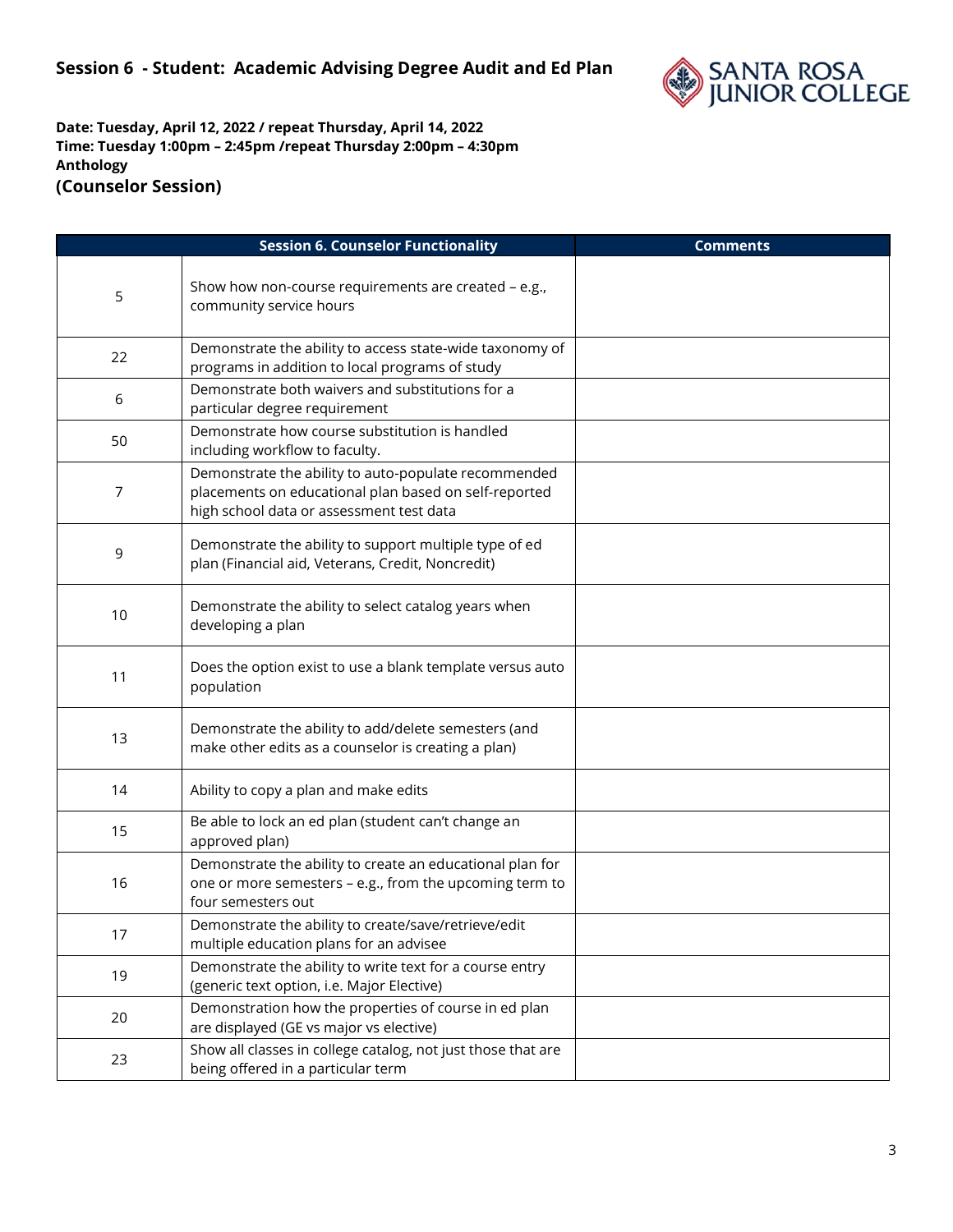

|    | <b>Session 6. Counselor Functionality</b>                                                                                                                                                                                         | <b>Comments</b> |  |
|----|-----------------------------------------------------------------------------------------------------------------------------------------------------------------------------------------------------------------------------------|-----------------|--|
| 24 | Demonstrate the ability for classes listed in next<br>semester's educational plan to auto-register during the<br>student's registration window if registration is pre-<br>authorized by the student.                              |                 |  |
| 21 | Ability to indicate goal at SRJC and for transfer (major and<br>institution, if applicable)                                                                                                                                       |                 |  |
| 25 | Show how Degree Audit and Ed Plan data can be used to<br>inform class scheduling for future terms                                                                                                                                 |                 |  |
| 37 | Demonstrate segregation of information related to FERPA<br>or financial aid and how to only show data to those<br>groups that need it.                                                                                            |                 |  |
| 51 | Demonstrate a transfer credit module.                                                                                                                                                                                             |                 |  |
|    | <b>Graduation Processing</b>                                                                                                                                                                                                      |                 |  |
| 49 | Demonstrate how degrees/certificates are awarded.                                                                                                                                                                                 |                 |  |
| 47 | Demonstrate the process for auto-awarding of degrees<br>and certificates for students.                                                                                                                                            |                 |  |
| 44 | If the student has not met or will not meet all<br>requirements for graduation by the date the student<br>applied to graduate, demonstrate how the student is<br>notified of the requirements they are lacking for<br>graduation. |                 |  |
| 48 | Demonstrate how to cancel an application for a degree or<br>certificate, including cancel or defer date.                                                                                                                          |                 |  |
| 45 | Demonstrate the ability to print a commencement<br>program with a list of graduates - or to transmit the data<br>to a printing company                                                                                            |                 |  |
| 46 | Demonstrate the ability to print diplomas and certificates<br>- or to transmit the data to a printing company.                                                                                                                    |                 |  |